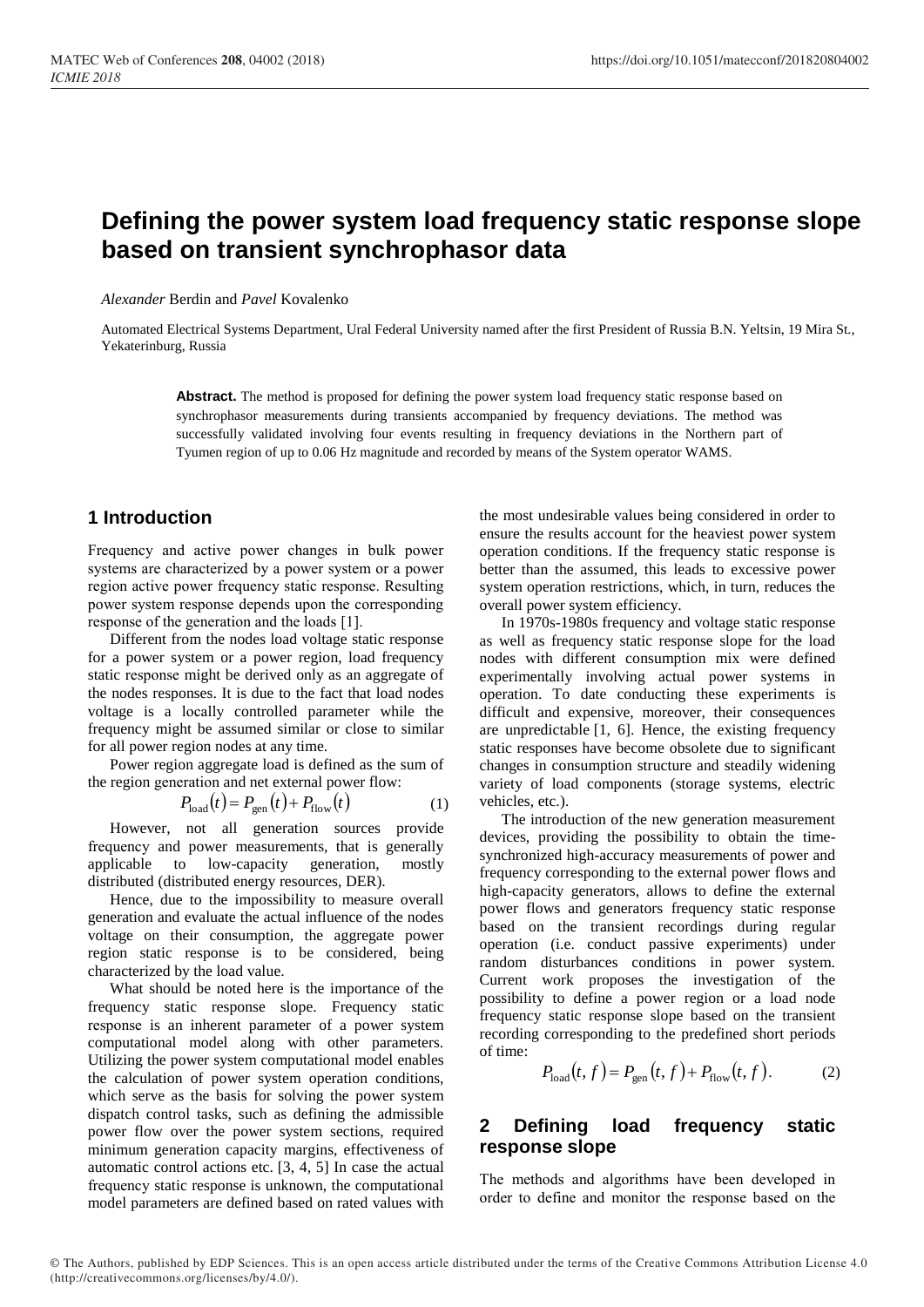actual recordings of the power system performance parameters in the nodes equipped with PMUs under deviating frequency and voltage conditions in a load node driven by disturbances of the following types:

- emergency generation or load trip;
- external grid parameters change (transmission line or generator trip);
- load terminals or external grid fault;
- several seconds power outage (automatic supply restoration delay);
- out-of-step operation;
- low-frequency oscillations.

Hence the nodal load static and dynamic response can be defined under changing voltage and/or frequency conditions  ${P_{load}(U), Q_{load}(U), U(t), f(t), P_{load}(t, U)},$  $Q_{load}(t, U)$ } along with the performance parameters mutual influence  $\{P_{\text{load}}(U, dU/dt), Q_{\text{load}}(U, dU/dt)\}$  $P_{load}(f, df/dt), Q_{load}(f, df/dt)$ .

Defining the interconnection between various monitored parameters is based on the modified Gauss technique [7].

The aggregate power system or single node frequency static response is evaluated by identifying the expression parameters on a simulation time period *t<sup>m</sup>* based on the active power and frequency measurments:

$$
P_{\text{load}}(t_i, f(t_i)) = a_0 + a_1 t_i ++ a_2 t_i^2 + a_3 f(t_i) + a_4 f^2(t_i),
$$
\n(3)

where  $t_i \in T_m = \{t_1, t_2, ..., t_m\};$ 

$$
f(t_i) \in F_m = \{f(t_1), f(t_2), \dots, f(t_m)\};
$$
  
\n
$$
P_{\text{load}}(t_i, f(t_i)) \in P_m =
$$
  
\n
$$
= \{P(t_1, f(t_1)), P(t_2, f(t_2)), \dots, P(t_m, f(t_m))\}.
$$

By differentiating the expression with respect to frequency, one can obtain  $\partial_{\text{load}}^p / \partial f = a_3 + 2a_4 f(t_i)$ , and hence

$$
k_{si} = (\partial P_{load} / \partial f)(f_b / P_b) =
$$
  
=  $(a_3 + 2a_4 f(t_i))f_b / P_b,$  (4)

where  $P_{\rm b}$ ,  $f_{\rm b}$  – active power and frequency basis values.

Load frequency static response slope  $k_s$  for a single node can be derived by taking into account the voltage values at the node corresponding to the simulation time period:

$$
P_{\text{load}}(t_i, f(t_i), U(t_i)) = a_0 + a_1 t_i + a_2 t_i^2 +
$$
  
+ 
$$
a_3 f(t_i) + a_4 f^2(t_i) + a_5 U(t_i) + a_6 U^2(t_i)
$$
 (5)

Then the load derivative with respect to frequency is:

$$
\frac{dP_{\text{load}}}{df} = a_3 + 2a_4 f(t_i) \tag{6}
$$

Under small frequency deviation it is feasible to reduce the expression to linear components and assume the load change over time to be insignificant, therefore (3) can be written over as follows:

and

$$
P_{\text{load}} = a_0 + a_3 f(t_i) \,, \tag{7}
$$

$$
\frac{dP_{\text{load}}}{df} = a_3. \tag{8}
$$

Then the frequency static response slope  $k_s$ , according to [1] and (4), is expressed as

$$
k_{\rm s} = a_3 \frac{f_{\rm b}}{P_{\rm b}}.
$$

### **3 Case study**

Current research presents the example of utilizing the proposed technique for defining the frequency static response slope of one of the Ural interconnection power regions.

#### **3.1 Cases background**

The majority of the region consumption is constituted by oil and gas industrial facilities, including refining, transport, waste handling, along with residential load.

The considered region is deficient in terms of active power. Its demand is partially met by several power plants and numerous CCGTs deployed at several oil and gas companies' production sites.

According to legal regulations [8], the governors controllers deadband must not exceed 0.3 % (which is  $\pm 0.15$  % or, in case rated frequency of 50 Hz is assumed,  $\pm 0.075$  Hz) [9]. Frequency deviations do not exceed 0.6 Hz in all considered cases. Moreover, since the region power plants do not participate in primary frequency control, their response to those deviations can be neglected. Therefore, the obtained frequency static response slopes reflect the actual load response to frequency deviations.

In case the investigated power system includes power plants involved into primary frequency control, their frequency response can be defined according to (2) if there are PMUs there. The monitored parameters (active power and frequency) were recorded for the complete section separating the considered region from the Ural interconnection. The base frequency and load power were assumed to be equal to, correspondingly, 50 Hz and the region consumption prior to the disturbance, according to the System operator SCADA data, with local generation taken into account.

The key issue of utilizing the frequency static response slope definition technique for the power system region at hand is the considered time period selection. Different periods of the recordings shown in Figures 1–5 were selected for the detailed investigation. The slopes defined for the whole transient are given in **bold** in tables.

#### **3.2 02/24/2017 event**

The first considered transient resulted from the disturbance, which happened February  $24<sup>th</sup>$ , 2017. The active power and frequency plot is presented in Figure 1. Five indicative intervals were selected for the detailed analysis the pre-disturbance steady-state operation, the period of frequency drop to 49.93 Hz and its subsequent restoration to 49.99 Hz. The calculated frequency static response slope are summarized in Table 1.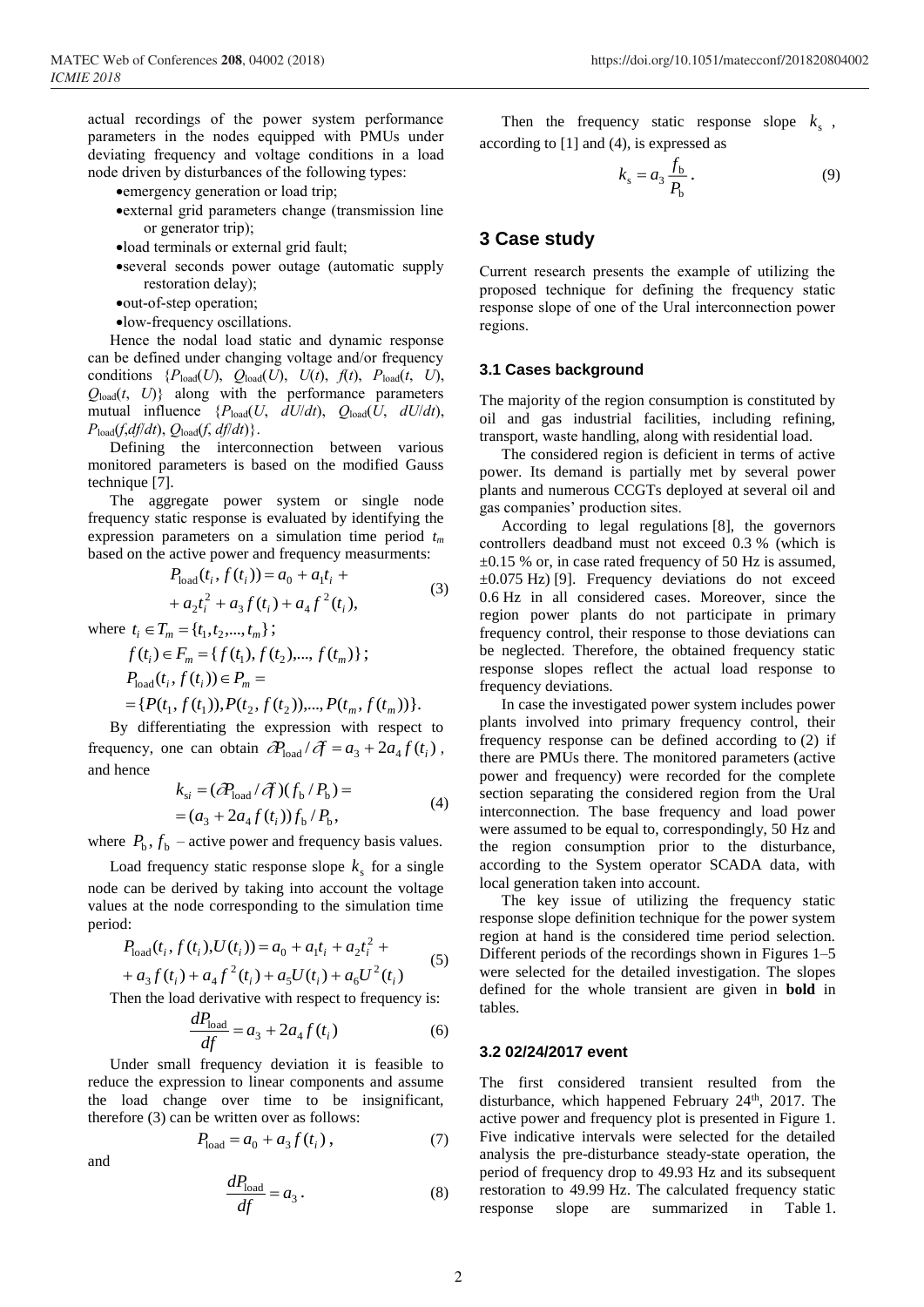

**Fig 1.** 02/24/2017 event, considered intervals

| Object                              | Int 1<br>$100 -$<br>300 s | Int 2<br>$100 -$<br>210s | Int <sub>3</sub><br>$210-$<br>220s | Int 4<br>$220 -$<br>300 s | Int $5$<br>$212-$<br>214s |
|-------------------------------------|---------------------------|--------------------------|------------------------------------|---------------------------|---------------------------|
| Section aggregate                   | 165.0                     | 97.6                     | 107.8                              | 136.1                     | 345.5                     |
| Line 1                              | 88.2                      | 36.4                     | 66.2                               | 96.2                      | 186.3                     |
| Line 2                              | 28.1                      | 28.8                     | 11.9                               | 2.0                       | 94.4                      |
| Line 3                              | 12.6                      | 5.9                      | 7.7                                | 3.6                       | 19.6                      |
| Line 4                              | 35.7                      | 38.0                     | 27.2                               | 37.7                      | 113.8                     |
| Section aggregate<br>dP/df          | 165.0                     | 97.6                     | 107.8                              | 136.1                     | 345.5                     |
| Section aggregate<br>response slope | 3.78                      | 2.24                     | 2.47                               | 3.12                      | 7.92                      |

**Table 1.**  $02/24/2017$  event P(f) coefficients, P<sub>b</sub>=2182 MW

#### **3.3 06/27/2017 event**

The next case comprises two sequential transient, which took place June  $27<sup>th</sup>$ , 2017. The graphs showing the active power and frequency are shown in Figures 2 and 3. There are three distinctive intervals selected for the first transient – the pre-disturbance operation, the oscillatory transient and the complete process. The second transient is subdivided into two intervals: the oscillatory transient ant the complete process including the pre-disturbance state. The frequency static response slope calculation results are presented in Table 2.

**Table 2.** 06/27/2017 event  $P(f)$  coefficients,  $P_b=1856$  MW

| Object               | Int 1<br>$175 -$<br>190 s | Int 2<br>$173-$<br>179s | Int <sub>3</sub><br>$179-$<br>191 <sub>s</sub> | Int <sub>4</sub><br>$1614-$<br>1622s | Int $5$<br>$1615.6-$<br>1622s |
|----------------------|---------------------------|-------------------------|------------------------------------------------|--------------------------------------|-------------------------------|
| Section<br>aggregate | 138.0                     | 68.6                    | 156.3                                          | 189.8                                | 186.5                         |
| Line 1               | 65.9                      | 28.8                    | 67.2                                           | 79.6                                 | 77.2                          |
| Line 2               | 35.9                      | 12.7                    | 43.2                                           | 41.6                                 | 39.6                          |
| Line 3               | 3.9                       | $-0.1$                  | 4.9                                            | 9.2                                  | 10.2                          |
| Line 4               | 48.0                      | 30.2                    | 49.1                                           | 59.6                                 | 59.5                          |

| Section<br>aggregate<br>dP/df          | 138.0 | 68.6 | 156.3 | 189.8 | 186.5 |
|----------------------------------------|-------|------|-------|-------|-------|
| Section<br>aggregate<br>response slope | 3.72  | 1.85 | 4.21  | 5.11  | 5.02  |



**Fig 2.** 06/27/2017 event (part 1), considered intervals



**Fig 3.** 06/27/2017 event (part 2), considered intervals

### **3.4 07/25/2017 event**

The other considered transient is relatively long-standing, it took place July  $25<sup>th</sup>$ , 2017. The recordings of active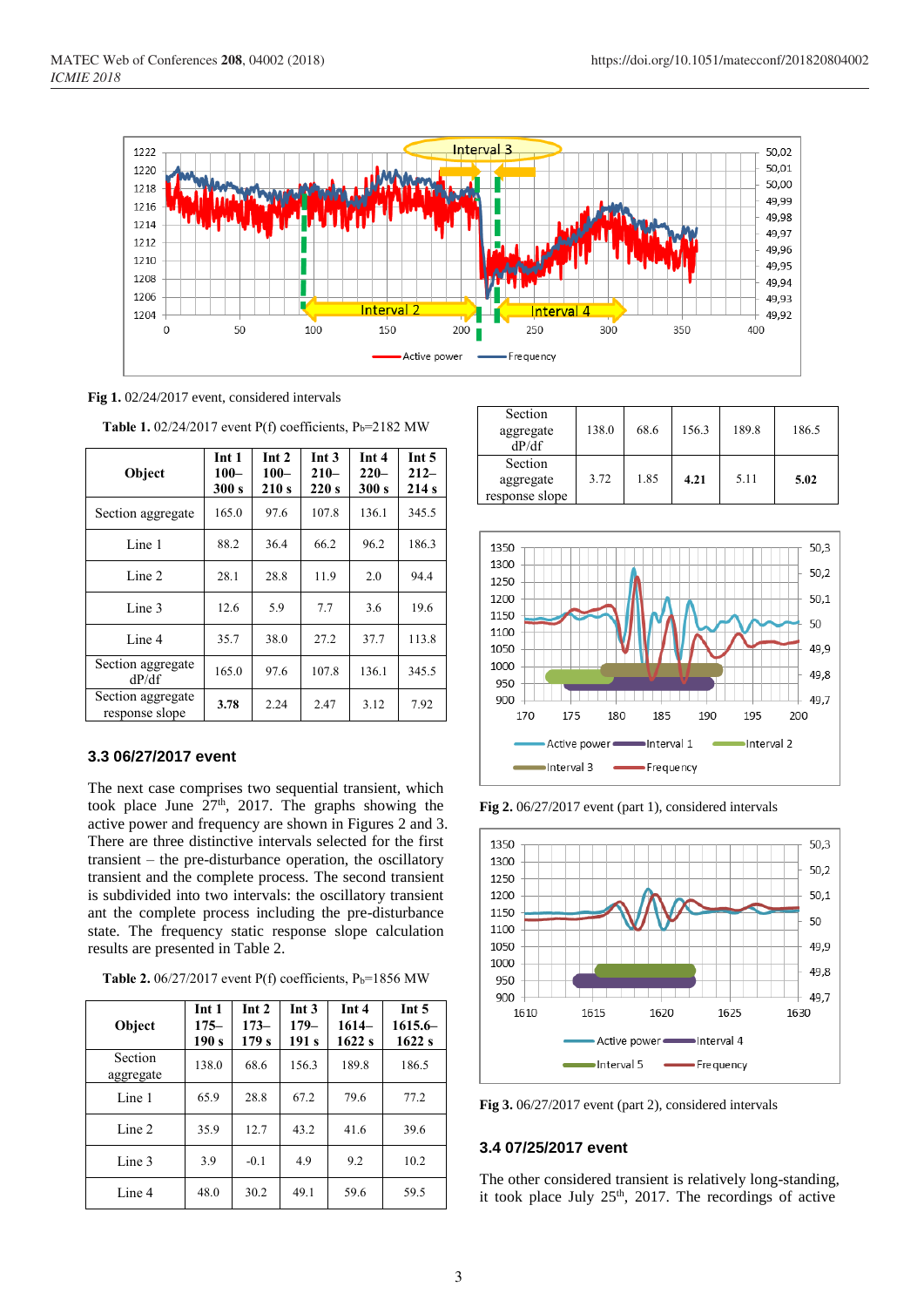power and frequency are plotted in Figure 4. Three indicative intervals are selected for the analysis: the steady increase of frequency and its rapid drop by 0.08 Hz. The frequency static response slope calculation results are shown in Table 3.

| Object                              | Int 0<br>$0-$<br>1200 s | Int 1<br>$820-$<br>1160s | Int 2<br>$700 -$<br>1160s | Int <sub>3</sub><br>$0-$<br>700 s |
|-------------------------------------|-------------------------|--------------------------|---------------------------|-----------------------------------|
| Section aggregate                   | 142.7                   | 184.3                    | 184.3                     | 55.0                              |
| Line 1                              | $-83.3$                 | $-97.6$                  | $-97.1$                   | $-49.2$                           |
| Line 2                              | $-0.2$                  | $-19.2$                  | $-20.4$                   | 30.1                              |
| Line 3                              | $-3.2$                  | $-5.0$                   | $-4.8$                    | $-0.9$                            |
| Line 4                              | 56.5                    | 62.5                     | 62.0                      | 42.0                              |
| Section aggregate<br>dP/df          | 142.7                   | 184.3                    | 184.3                     | 5.0                               |
| Section aggregate<br>response slope | 4.05                    | 5.22                     | 5.22                      | 1.56                              |

**Table 3.** 07/25/2017 event  $P(f)$  coefficients,  $P_b=1764$  MW



**Fig 4.** 07/25/2017 event, considered intervals

#### **3.5 07/30/2017 event**

The transient involving frequency deviation happened July  $30<sup>th</sup>$ ,  $2017$  is considered. The frequency and active power plots are shown in Figure 5. Four indicative intervals are selected for the analysis the pre-disturbance conditions, the period of frequency decrease to 49.94 Hz, the subsequent frequency restoration to its rated level and the combination of the last two intervals. The calculation results are shown in Table 4.

**Table 4.** 07/30/2017 event  $P(f)$  coefficients,  $P_b=1847$  MW

| Object               | Int 1<br>$0-$<br>1200 s | Int 2<br>$0-$<br>400 s | Int 3<br>$400 -$<br>1200 s | Int 4<br>$400 -$<br>800 s | Int <sub>5</sub><br>$800 -$<br>1200 s |
|----------------------|-------------------------|------------------------|----------------------------|---------------------------|---------------------------------------|
| Section<br>aggregate | 154.8                   | 80.7                   | 137.6                      | 161.1                     | 137.6                                 |
| Line 1               | 87.6                    | 53.2                   | 80.1                       | 103.9                     | 76.3                                  |
| Line 2               | 8.9                     | 5.0                    | 6.0                        | $-1.2$                    | 22.2                                  |

| Line 3                                    | 3.7   | 2.2  | 4.0   | 2.3   | 4.9   |
|-------------------------------------------|-------|------|-------|-------|-------|
| Line 4                                    | 54.7  | 22.1 | 54.7  | 56.2  | 52.1  |
| Section<br>aggregate<br>dP/df             | 154.8 | 80.7 | 137.6 | 161.1 | 137.6 |
| Section<br>aggregate<br>response<br>slope | 4.19  | 2.18 | 3.72  | 4.36  | 3.72  |



**Fig 5.** 07/30/2017 event, considered intervals

#### **3.6 Case study summary**

The case study results analysis is summarized in Table 5. Frequency static response slopes were selected from Tables 1–4 for the time periods corresponding to the whole transient in accordance with [6]. Overall consumed power is obtained from the System operator SCADA system for the moment prior to the considered disturbance.

**Table 5.** Frequency static response slopes, summarizing table.

| Event                       | Load,<br><b>MW</b> | <b>Response</b><br>slope |
|-----------------------------|--------------------|--------------------------|
| $02/24/2017$ event          | 2182               | 3.78                     |
| $06/27/2017$ event (part 1) | 1856               | 4.21                     |
| $06/27/2017$ event (part 2) | 1856               | 5.02                     |
| 07/25/2017 event            | 1764               | 5.22                     |
| 07/30/2017 event            | 1847               | 4.19                     |
| Average                     |                    | 4.48                     |

It can be seen from the table that the resulting frequency static response slopes defined for different time periods differ significantly. The value obtained for the only considered winter period (3.78) stands out from the overall range. In case it is not taken into account, the average slope equals to 4.66. at that, the value adopted in actual practical tasks is the same over the year and equals 5.